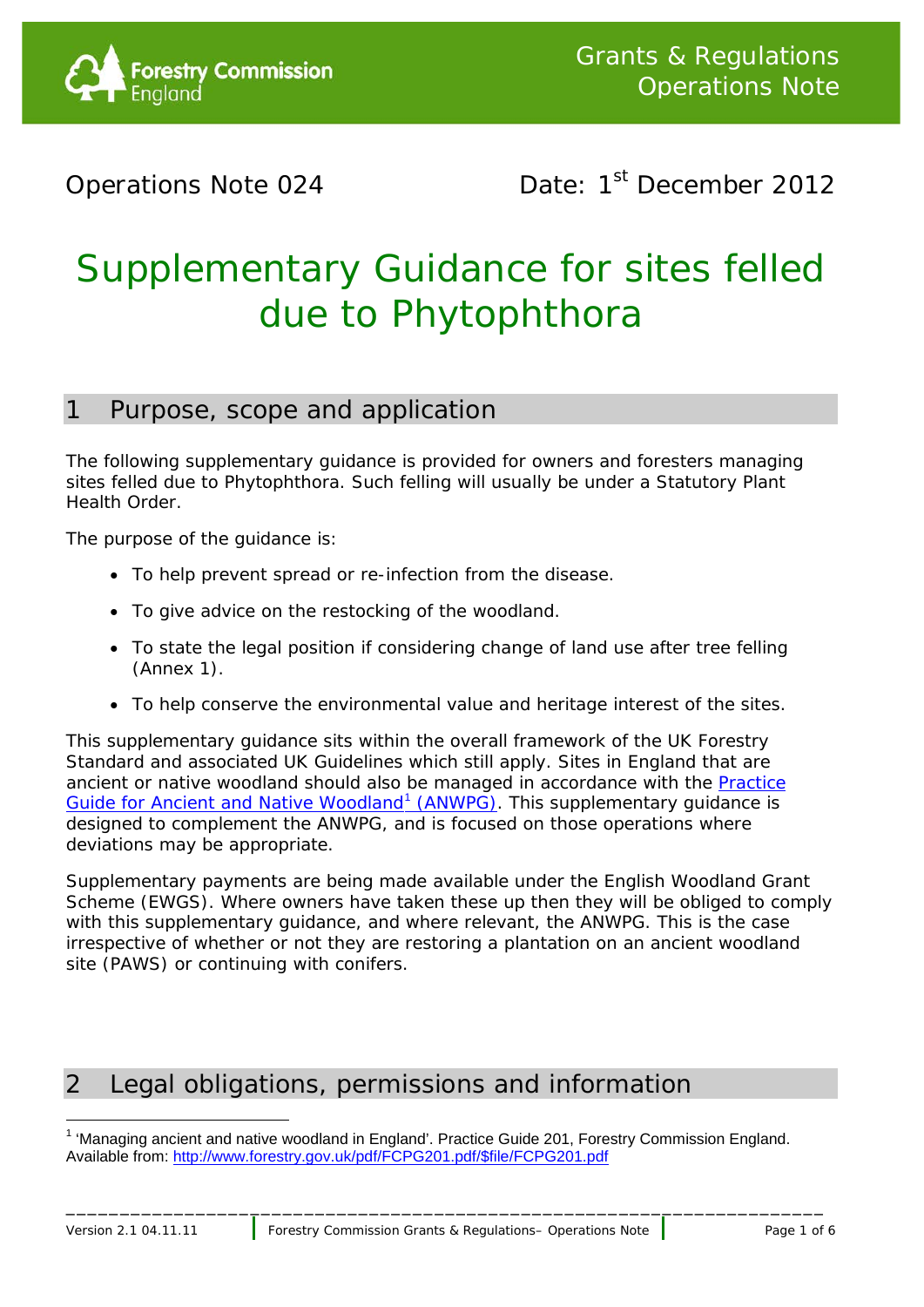- **Statutory Plant Health Orders:** Irrespective of this guidance, the conditions set in the Statutory Plant Health Notice must be fulfilled, unless modifications have been agreed in writing.
- **Obtaining other permission:** Owners and managers must be aware that whilst there is a legal obligation to fulfil a Statutory Plant Health Notice, this does NOT override other statutory protection. Managers must still fulfil other legal obligations, and must still seek the usual permissions from the relevant authority, and/or comply with any previously agreed management agreements. Some of the legal protection measures that might commonly be relevant are listed in [Box 1.](#page-4-0)
- **Reconciling conflicting needs:** If there appears to be a conflict, and both sets of obligations cannot readily be met, managers will need to contact the relevant authority. The Forestry Commission will assist in trying to negotiate an appropriate reconciliation.
- **Information signs:** Where there is public access to a site, a simple notice is recommended, explaining the reason for the felling, and the authority secured; this will help prevent alarm and reduce any local concerns.

## Felling

- **Coupe size and shape:** the need to fell all infected larch may mean coupes are larger than normally considered desirable, Conversely, there may be situations where to avoid a 'moth-eaten' appearance it may be necessary to bring forward felling of adjoining areas of other crops in order to create a well designed coupe. Such additional felling may also be desirable to ensure a windfirm edge is reached. Where reasonable, these fellings will be included within the issue of a Statutory Notice. Significant additional fellings will NOT be covered by the Notice and will need separate permission or licenses from the Forestry Commission.
- **Other felling plans:** Other planned fellings in the woodland may need to be deferred in order to reduce the rate of change in the woodland and to ensure a diverse age structure into the future (i.e. avoid excessive open areas and a subsequent peak of one age class).
- **Retentions:** If possible, unaffected and resistant trees within the stand should be kept, particularly native species. However, stems that are drawn up so that they will not remain standing should be cut.
- **Nesting season:** All reasonable steps should be taken to avoid disturbance of nesting birds (see **ANWPG**, page 22, paragraph 16).
- **Ring barking:** Where this is not possible, ring barking the trees is recommended to avoid felling during the nesting season; felling and extraction can then follow later in the summer. This may be particularly useful for sites containing birds or animals protected under the Wildlife & Countryside Act or Habitats Directive (see [Box 1\)](#page-4-0).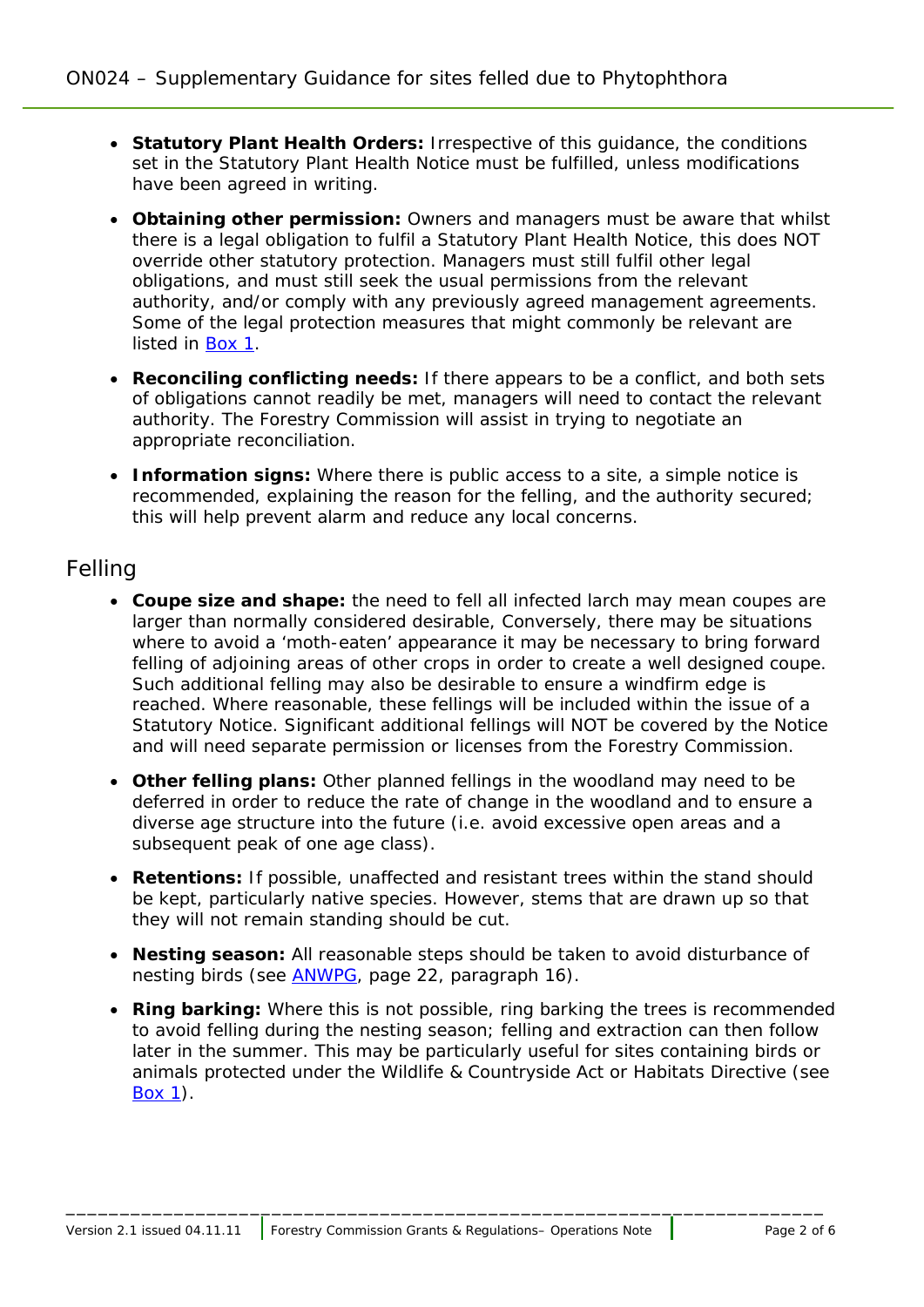- **Understorey:** If felling during the nesting season cannot be avoided, cutting of the understorey prior to this period will significantly reduce the risk of disturbing nesting birds.
- **Extraction:** Avoiding extraction of timber during wet conditions will be even more important, partly because spores can be spread in mud and partly because soil compaction by machines can subsequently cause water logging.

#### Treatment of brash

- **Scarification:** This is not generally recommended on ancient woodland sites, but if done should be as light as possible and not done during the bird nesting season.
- **Brash:** The brash should generally be treated as per the practice guide (see [ANWPG](http://www.forestry.gov.uk/pdf/FCPG201.pdf/$file/FCPG201.pdf) page 24, para 28) cut up and spread across the site or concentrated in areas with least flora. Cutting the brash through so that it lies closer to the ground will help it break down during any fallow period. Whole tree harvesting is the ideal (whether as brash or as chips), but chipping and distributing across the site is not recommended as it usually smothers the ground flora.
- **Burning:** This is not specifically required for plant health purposes, and represents a loss of an important deadwood habitat. However, it may be the only practicable method of establishing a clear site, which may be essential where subsequent control of susceptible regrowth and regeneration is needed. If burning is done, some brash piles should still be retained as habitat.

#### Fallow period

- **Control of sporulating hosts:** An additional period of 3 years may be specified in the Notice beyond the felling date when further regrowth of host plants must be controlled to prevent further sporulation. Species that potentially act as a sporulating host must be cut or killed during this period; this will include larch, rhododendron and possibly other species.
- **Restocking site:** From both silvicultural and ecological points of view, it is desirable to keep the fallow period to the minimum and to restock the site as soon as possible. To achieve this, the site should be actively managed during the fallow period to avoid it becoming an impenetrable mix of brash and rank vegetation.
- **Controlling regrowth:** A clearing saw or spot applications of herbicide are the preferred method for controlling regrowth or colonisation by larch and rhododendron. Mechanical swiping should only be used where the vast majority of the regrowth has to be removed. Boom or overall applications of herbicide should not be used on ancient or native woodland sites.
- **Other regrowth:** Other species can be allowed to regenerate, even if these are eventually reduced or replaced once the site can be restocked. This can help to keep the site manageable (since 'nature abhors a vacuum'), and will also help protect soils and give better continuity of woodland conditions.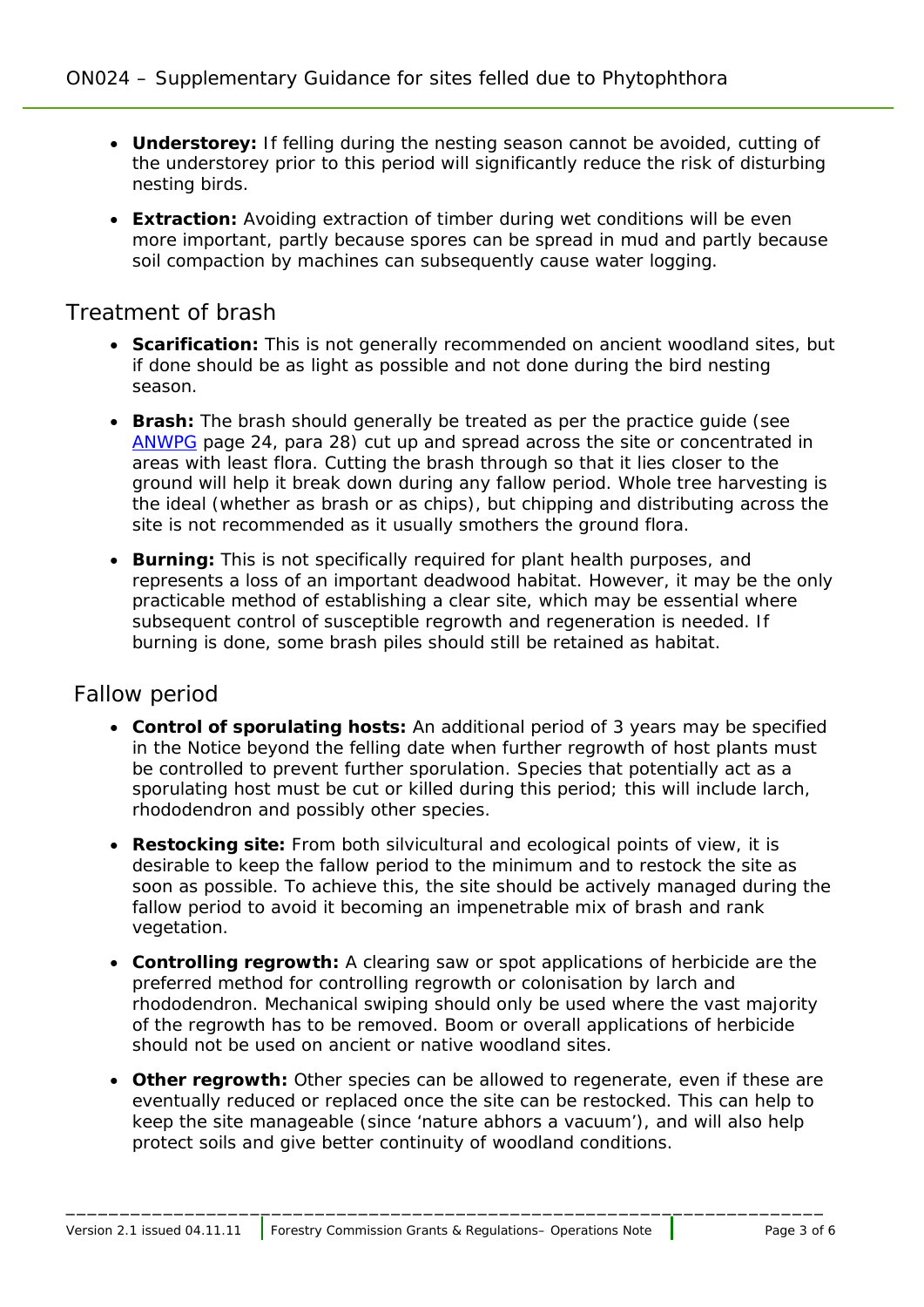• **Deer control:** Control of deer, or even deer fencing, may therefore still be necessary during this fallow period.

#### Restocking

- **Restocking plans:** Initial plans should be reconsidered as the end of any fallow period is approaching. The vegetation, regrowth and tree regeneration that has developed should be carefully assessed; changes to plans for species and site treatment may need to be changed, but will need to be agreed with the FC.
- **Restoration:** Restoring ancient woodland sites to native species is still the preferred option, particularly for the sites where there is richest survival of ancient woodland wildlife and features. But owners may choose to restock with other conifers. Even in these situations owners are encouraged to retain at least some of the regeneration or regrowth of native species where this is suited to the site and does not significantly increase the risk of future infection.
- **Mixtures:** Whatever the species used, mixed stands are recommended in order to reduce vulnerability in the future. Similarly, mixtures of provenances may also help increase resilience. Avoiding any one species occupying more than two thirds of the canopy is a useful rule of thumb.
- **Restocking with conifers:** Replanting with conifers is still possible. Changing to another, evergreen conifer species will be acceptable if the silvicultural regime will avoid deeply shaded conditions. This means using the least shading species, early and regular thinnings, including some native species, and safeguarding natural regeneration of natives (see **ANWPG** page 29, paragraph 16).
- **Rapid restocking:** Once restocking can proceed, a more 'interventionist' approach than usual should be adopted. Greater use of planting and less reliance on natural regeneration is recommended in order to avoid extending the open phase any longer.
- **Open space:** It may still be appropriate to keep some parts of the site not restocked, as open space for landscape reasons, as open habitats or to protect historic features.

#### Species choice

- **Latest guidance:** Our knowledge and experience of this disease is growing all the time; the latest advice on restocking species should be sought, particularly as this depends on the level of inoculums on the site and in surrounding areas (see: [www.forestry.gov.uk/pramorum\)](http://www.forestry.gov.uk/pramorum).
- **Species to remove and control:** The Notice will specify the species which act as sporulating hosts and which must be felled and prevented from re-growing on the site for a period of 3 years. Rhododendron and Japanese larch are by far the most vulnerable and should not be planted. European and hybrid larch are currently under investigation but at present it is recommended they are not planted.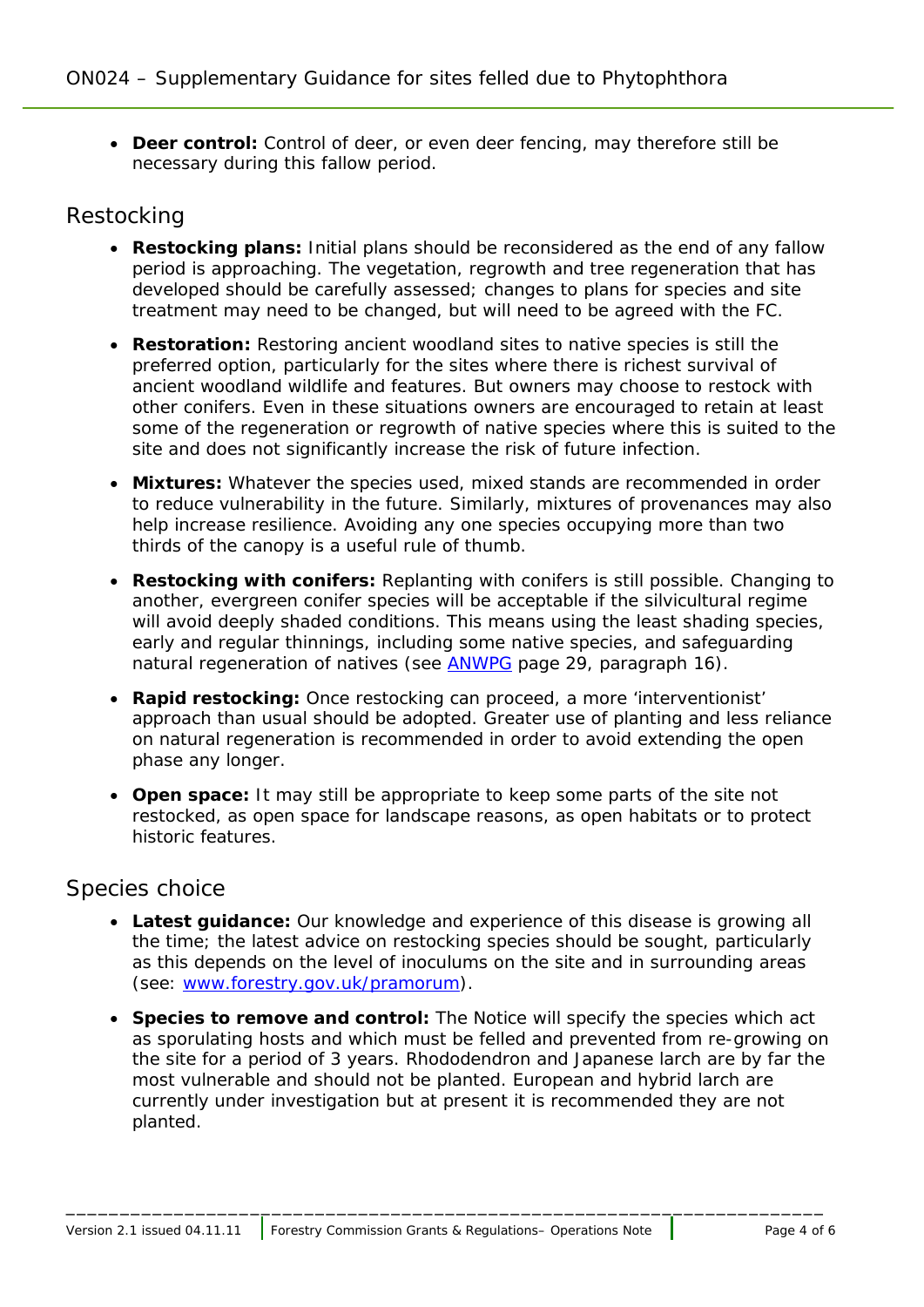- **Species to use with caution:** The following common tree species can potentially become infected but if spore levels are low then there is a good chance they won't be seriously affected. Where such species are used, it is recommended they are in mixture with other more fully resistant species:
	- **Native or near native:** beech, ash, sweet chestnut and holm oak, white willow;
	- − *Non-native:* Douglas fir, western hemlock.
- **Other species:** All other common tree and shrub species currently appear to be fairly resistant and can be used, but this situation may change.

<span id="page-4-0"></span>*Box 1: Statutory protection measures that may apply to sites affected by Phytophthora.*

**'Designated sites':** Permission will be required from Natural England for SSSIs; agreement with English Heritage for woods containing Scheduled Monuments and sites within Registered Parks and Gardens; and permission from Local Planning Authority for woods covered by a Tree Preservation Order.

**European protected species:** The following species are given strict protection under the Habitats Regulations: bats, dormice, great crested newts, otters, sand lizard, and smooth snake. FC/NE guidance on 'European Protected Species' should be followed, or a licence sought from Natural England.

**Protected animals:** Animals listed in Schedule 5 of the Wildlife and Countryside Act (WC&A) must not be disturbed and places they use for 'shelter' must not be damaged. This list includes most amphibians and reptiles, red squirrels and over 30 species of rarer butterfly and moth. Similar protection exists for badgers and their setts.

**Protected birds:** Rare birds listed under Schedule 1 of the W&C Act are given special protection (e.g. goshawks, red kite, hobby, crossbills, crested tits and black redstart). They must not be disturbed once they have started nesting, and if there is a risk advice should be sought from Natural England.

**Planning notification or permission:** If any 'construction, excavation or building' is involved (e.g. building tracks, roads, loading areas and culverts) the planning authority must be notified under Permitted Development Rights, and in some cases planning permission may be needed.

**Environmental Impact Assessment:** Consent may be required if considering a change of land use following felling, see Annex 1.

## Sources of further advice

The [Grants and Regulations website](http://www.forestry.gov.uk/forestry/infd-6dfk2u) contains all the information you need to apply for grant support. Alternatively, you can request this information from your local **Forestry** [Commission office.](http://www.forestry.gov.uk/pdf/eng-regional-directory.pdf/$FILE/eng-regional-directory.pdf)